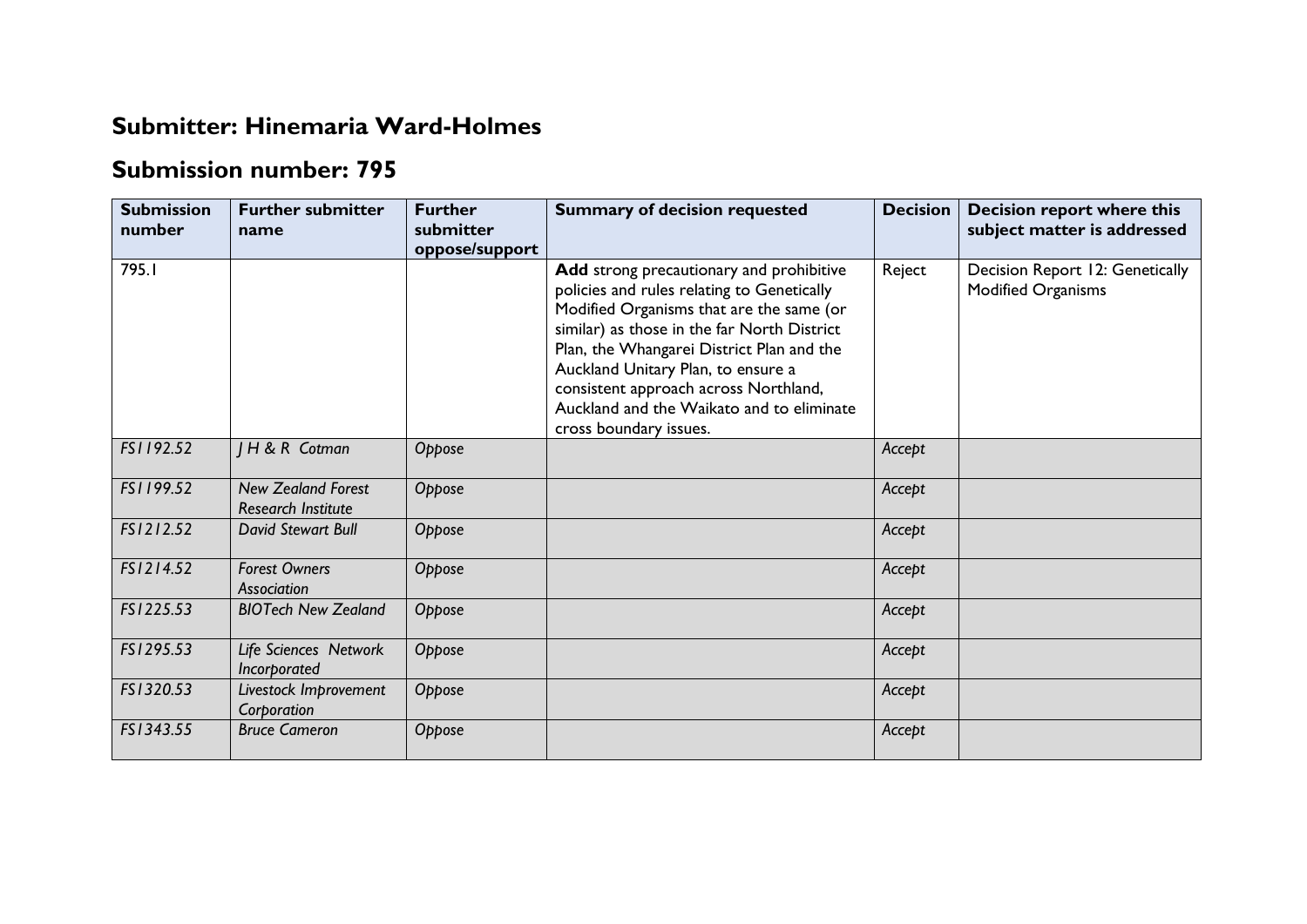| <b>Submission</b><br>number | <b>Further submitter</b><br>name                              | <b>Further</b><br>submitter<br>oppose/support | <b>Summary of decision requested</b>                                                                                                                                                                        | <b>Decision</b> | <b>Decision report where this</b><br>subject matter is addressed |
|-----------------------------|---------------------------------------------------------------|-----------------------------------------------|-------------------------------------------------------------------------------------------------------------------------------------------------------------------------------------------------------------|-----------------|------------------------------------------------------------------|
| FS1108.144                  | Te Whakakitenga o<br>Waikato Incorporated<br>(Waikato-Tainui) | Oppose                                        |                                                                                                                                                                                                             | Accept          |                                                                  |
| FS1276.110                  | Whaingaroa<br><b>Environmental Defence</b><br>Inc. Society    | Support                                       |                                                                                                                                                                                                             | Reject          |                                                                  |
| FS1342.311                  | <b>Federated Farmers</b>                                      | Oppose                                        |                                                                                                                                                                                                             | Accept          |                                                                  |
| 795.2                       |                                                               |                                               | Add a resource management framework for<br>the management of Genetically Modified<br>Organisms that is regionally specific taking<br>into account environmental, economic and<br>well-being considerations. | Reject          | Decision Report 12: Genetically<br><b>Modified Organisms</b>     |
| FS1192.53                   | H & R Cotman                                                  | Oppose                                        |                                                                                                                                                                                                             | Accept          |                                                                  |
| FS1199.53                   | <b>New Zealand Forest</b><br><b>Research Institute</b>        | Oppose                                        |                                                                                                                                                                                                             | Accept          |                                                                  |
| FS1212.53                   | <b>David Stewart Bull</b>                                     | Oppose                                        |                                                                                                                                                                                                             | Accept          |                                                                  |
| FS1214.53                   | <b>Forest Owners</b><br>Association                           | Oppose                                        |                                                                                                                                                                                                             | Accept          |                                                                  |
| FS1225.54                   | <b>BIOTech New Zealand</b>                                    | Oppose                                        |                                                                                                                                                                                                             | Accept          |                                                                  |
| FS1295.54                   | Life Sciences Network<br>Incorporated                         | Oppose                                        |                                                                                                                                                                                                             | Accept          |                                                                  |
| FS1320.54                   | Livestock Improvement<br>Corporation                          | Oppose                                        |                                                                                                                                                                                                             | Accept          |                                                                  |
| FS1343.56                   | <b>Bruce Cameron</b>                                          | Oppose                                        |                                                                                                                                                                                                             | Accept          |                                                                  |